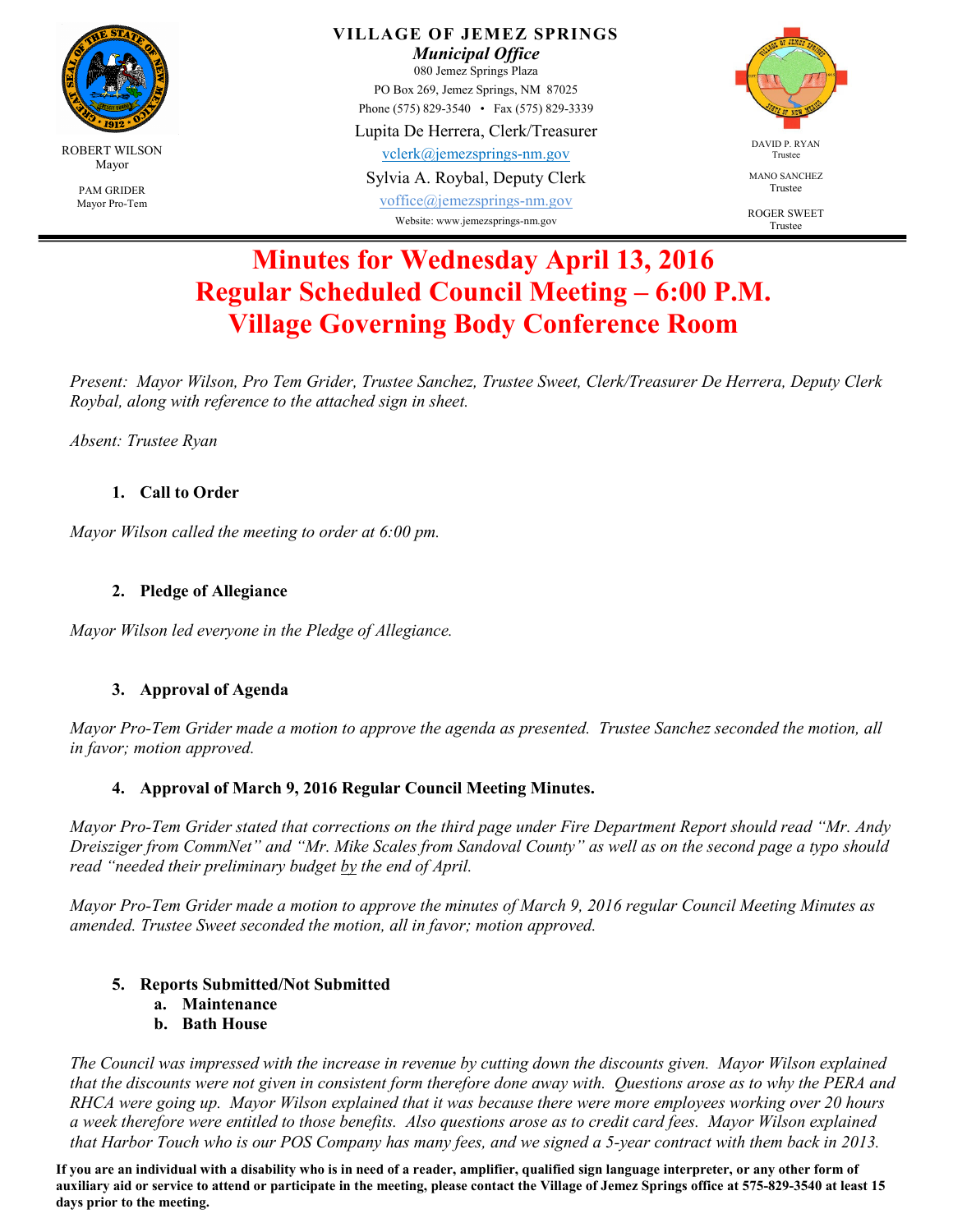*Mayor Wilson stated that the village got credit and different allocations to decrease the workers comp and liability insurance.* 

- **c. Library Report**
- **d. Courts Report**
- **e. Waste Water**
- **f. Police Chief Report**
- **g. P&Z Minutes**
- **h. Fire Department**
- **i. Lodgers Tax Minutes**

#### **6. Approval of Ordinance #194 – Chapter 100 – Subdivision of Land**

*Trustee Sweet stated that it this was long section, and would like the high points mentioned. Mayor Pro-Tem stated that all the points were high and needed because this was never recorded when the Village did the codification. Trustee Sweet asked what the minimum lot size was. Mayor Pro-Tem stated that it depended on what district you were in. In commercial there is no minimum lot size.* 

*Ms. Mary Nelson asked about the Leyba Land and the possibility of the Village selling it for a bee hive subdivision. Discussion ensued in regards to different kinds of elderly assisted and non-assisted living subdivisions, but no decision was stated in regards to the selling of the Leyba land.* 

*Mayor Pro-Tem Grider made a motion to approve Ordinance #194 – Chapter 100 – Subdivision of land with the correction of the typos. Trustee Sweet seconded the motion all in favor; motion approved.* 

*Roll Call Vote:* 

| Mayor Pro-Tem   | Yea     |
|-----------------|---------|
| Trustee Sweet   | Yea     |
| Trustee Sanchez | Yea     |
| Trustee Ryan    | Absent. |

#### **7. Approval of Resolution 2016-006 to enter into an Agreement with Sandoval County for Dispatch Services.**

*Mayor Wilson stated that this resolution to enter into agreement with Sandoval County for Dispatch Service is done annually with all the surrounding villages that have Fire and/or Public Safety Departments for dispatch services as well, since there is only one centralized dispatch service now.* 

*Trustee Sweet moved to approve Resolution 2016-006 to enter into an agreement with Sandoval County for Dispatch Services, Mayor Pro- Tem Grider seconded the motion, all in favor; motion approved* 

#### **8. Approval of Growers Market to use Park.**

*Ms. Jennifer Olsen stated she was present at this meeting to get permission once again to use to the park for the growers market as needed. She stated that they are planning the first farmers market on earth day. She stated that they would be doing seed and bulb exchanges as well this year. She stated that there is a signup sheet for email notifications for the farmers market and she would be sending a mass email to let everyone know when the farmers markets would be held. She stated that you can get a \$5.00 coupon when you sign up for email notifications.* 

*It was asked about the relationship between the Jemez Sustainable Solutions and the Jemez Growers Market. Ms. Olsen stated that Jemez Sustainable is Jemez Growers Market. Ms. Olsen stated that the Jemez Sustainable fund the Jemez* 

**If you are an individual with a disability who is in need of a reader, amplifier, qualified sign language interpreter, or any other form of auxiliary aid or service to attend or participate in the meeting, please contact the Village of Jemez Springs office at 575-829-3540 at least 15 days prior to the meeting.**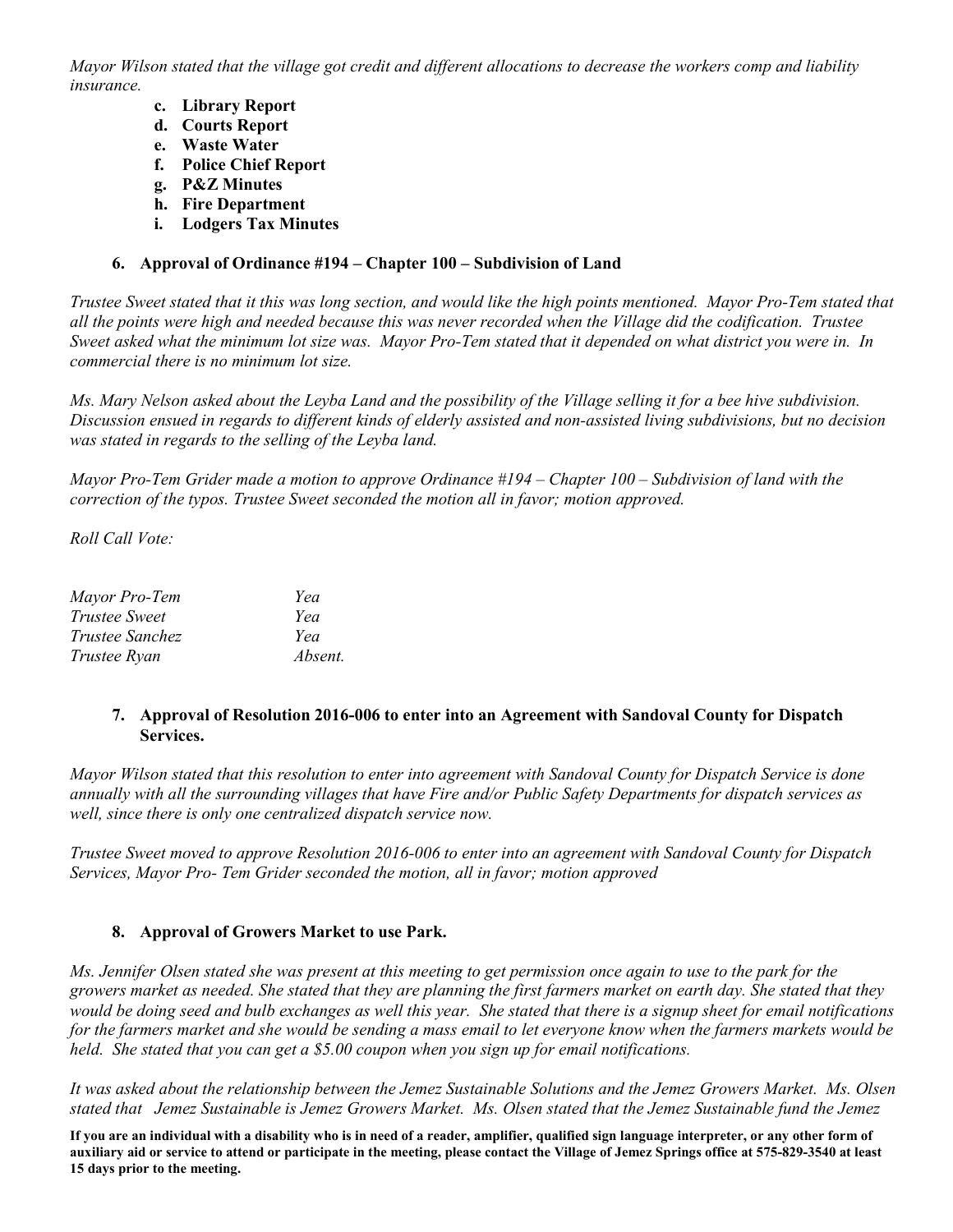*Growers Market. Questions arose about the turn over from the tickets and the money transfers from the recycling center. Village Clerk/Treasurer De Herrera explained how the tickets and transfers were made and stated that maybe someone from the Jemez Sustainable should be there to receive copy of the tickets on the pickup days.* 

## **9. Approval of Resolution 2016-005 Re: Bank Authorized Signatures.**

*Mayor Pro-Tem Grider made a motion to approve Resolution 2016-005 Bank authorized Signatures. Trustee Sanchez seconded the motion, all in favor; motion approved.*

## **10. Approval of Resolution 2016-007 to enter into Agreement for Pharmacist.**

*Fire Chief Dudley stated that the Fire Department is required to have a pharmacist on contract to conduct Emergency Medical Services and to qualify for EMS funds from the State. They have a medical director on contract already. Chief Dudley stated that they were willing to pay the contract amount of \$944.00 made in four quarterly payments of \$236.00 from the EMS Funds, once they qualify, but for now would like the last quarterly payment for this fiscal year to come*  out of the general fund. It was asked how the medicines "drugs" would be bought and Ms. Lauren Dwyer stated that *drugs could be bought with money from the Friends of the Volunteer Firefighters, such as oxygen, aspirin, bandages, epinephrine, glucose, overdose medicine. Fire Chief Dudley stated that in December the paper work needs to be done in order to get EMS Funds* 

*Trustee Sanchez made a motion to approve Resolution 2016-007 to enter into Agreement for a Pharmacist as presented. Mayor Pro-Tem Grider seconded the motion, all in favor; motion approved.* 

## **11. Approval of Resolution 2016-008 for Budget Adjustments and Transfers.**

*Village Clerk/Treasurer De Herrera explained that DFA stated we need to do budget increases and transfers on a monthly basis and cannot show quarterly reports in deficit.* 

*Budget increases would be the \$100,000.00 to account for the fire protection grant, and \$4,000.00 for the DWI. The transfers would be transfers from general fund to fund 223 DWI in the amount of \$74.00, and 218 County Bond in the amount of \$432.00. These amounts are reimbursements which have not been received prior to the end of the quarter.* 

*Trustee Sweet made a motion to approve Resolution 2016-008 for Budget Adjustments and Transfers as presented. Trustee Sanchez seconded the motion, all in favor; motion approved.* 

#### **12. Village Clerk Report – Clerk/Treasurer De Herrera a. Financial Report – Presentation of 3rd Quarter DFA Report ending March 31st .**

*Village Clerk/Treasurer De Herrera stated that in the packets was a copy of DFA recap sheet. She stated that resolution just passed before this item was needed in order to do this. She explained the increases and transfers again.* 

#### **13. Mayor's Report**

*Mayor Wilson stated that the meetings for the next two months needed to be changed. He stated that he would like to have a budget work session on the 11th of May at 6:00 and then the regular Council Meeting on the 18th at 6:00. Then in June the meeting would need to be held on the 22nd at 6:00 due to the fact that the Village Clerk/Treasurer would be on vacation. Mayor Wilson stated that he would be all the information needed to all the trustees before the May 11th* work session. Mayor Wilson stated that he was approached by the Animal Amigos for permission to use the tennis court *for a Father's Day Yard Sale. All agreed that would be okay. Mayor Wilson then informed the Trustees that the Village of Jemez Springs did receive \$25,000.00 for the geothermal study.* 

**If you are an individual with a disability who is in need of a reader, amplifier, qualified sign language interpreter, or any other form of auxiliary aid or service to attend or participate in the meeting, please contact the Village of Jemez Springs office at 575-829-3540 at least 15 days prior to the meeting.**